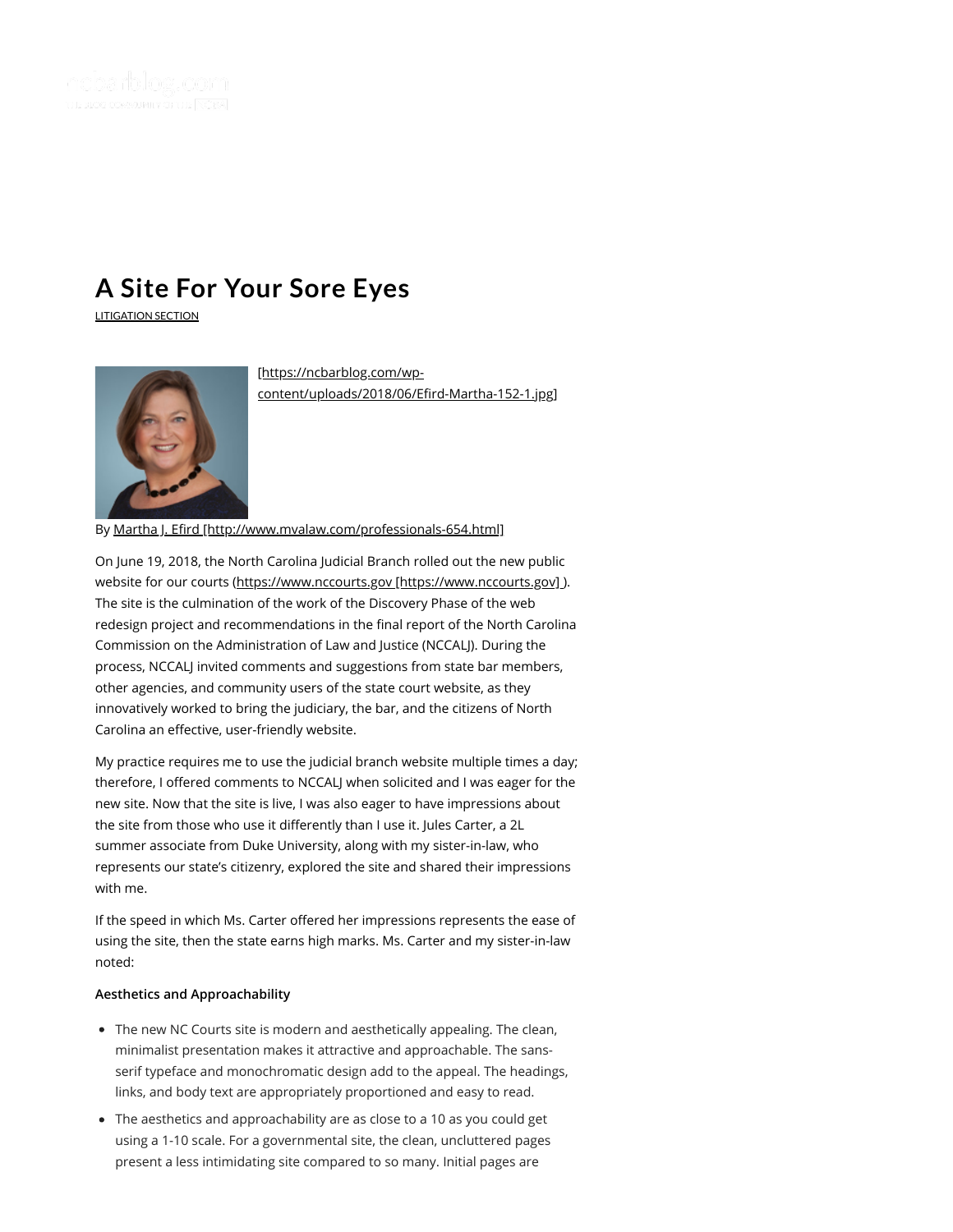concise and don't try to present too much 'frenetic' information, while still making it easy to find the links to subsequent pages.

The extra white space makes it easy to read, less condensed, and easy to click on the links. (This would be particularly helpful for individuals with disabilities, eye sight limitations, or other challenges.)

# **Utility**

- The site is helpfully divided into subdivisions for the general public, the judicial community, the legal community, and the media.
- The site appears to include features intended to economize actual judicial processes. The "Judicial Forms" search function and the electronic filing portals are easy to find and include user instructions. Having easy access to Forms at the top is very helpful.
- The organization of the topics and links is easy to follow and the few pictures are simple and relevant.

#### **Online Services**

- The citation searching function is now featured with more prominence. This is an extremely positive development because most of the public will only encounter the site for the purpose of finding personal court date information and settling citations and court fees.
- The inclusion of the criminal background check feature for only \$25 is a welcome feature. If the information existed on the prior site, it was not easy to locate.

#### **Accessibility**

- The link to the Spanish-language version of the site is prominently featured on the home page. Compare with the United States Department of Justice website, where the Spanish-language version is virtually hidden at the bottom of the page [\(https://www.justice.gov/ \[https://www.justice.gov/\]](https://www.justice.gov/) ).
- The "Help"/FAQ section appears to be helpful. Again, on a scale of 1-10 it seems to be a solid 10. Even a web novice could likely figure out where to get their information.

I echo the above comments and add only a few other practical notes. Many of us are working in multiple counties and navigating different calendars and local rules. Therefore, we quickly want to open a particular judicial district's calendars, local rules, and local contact information. Being a creature of habit, I immediately sought-out the "drop down" menu of counties. While it is not located on the home page, you eventually find it after going into Court Dates and then *Civil Calendars*. However, that still didn't take me to those important local master calendars and motion calendars used and offered in most of our larger counties. The trick to locating those calendars is to search the key term "Local Administrative Schedules." Alternatively, just enter a county name in the search bar and the county site will populate and include the Local Administrative Schedule.

While there are many features that I will continue to discover in using the site, I applaud the inclusion of the full directory of judicial branch employees currently totaling 6,810. With the entry of a name and a click of a button, you